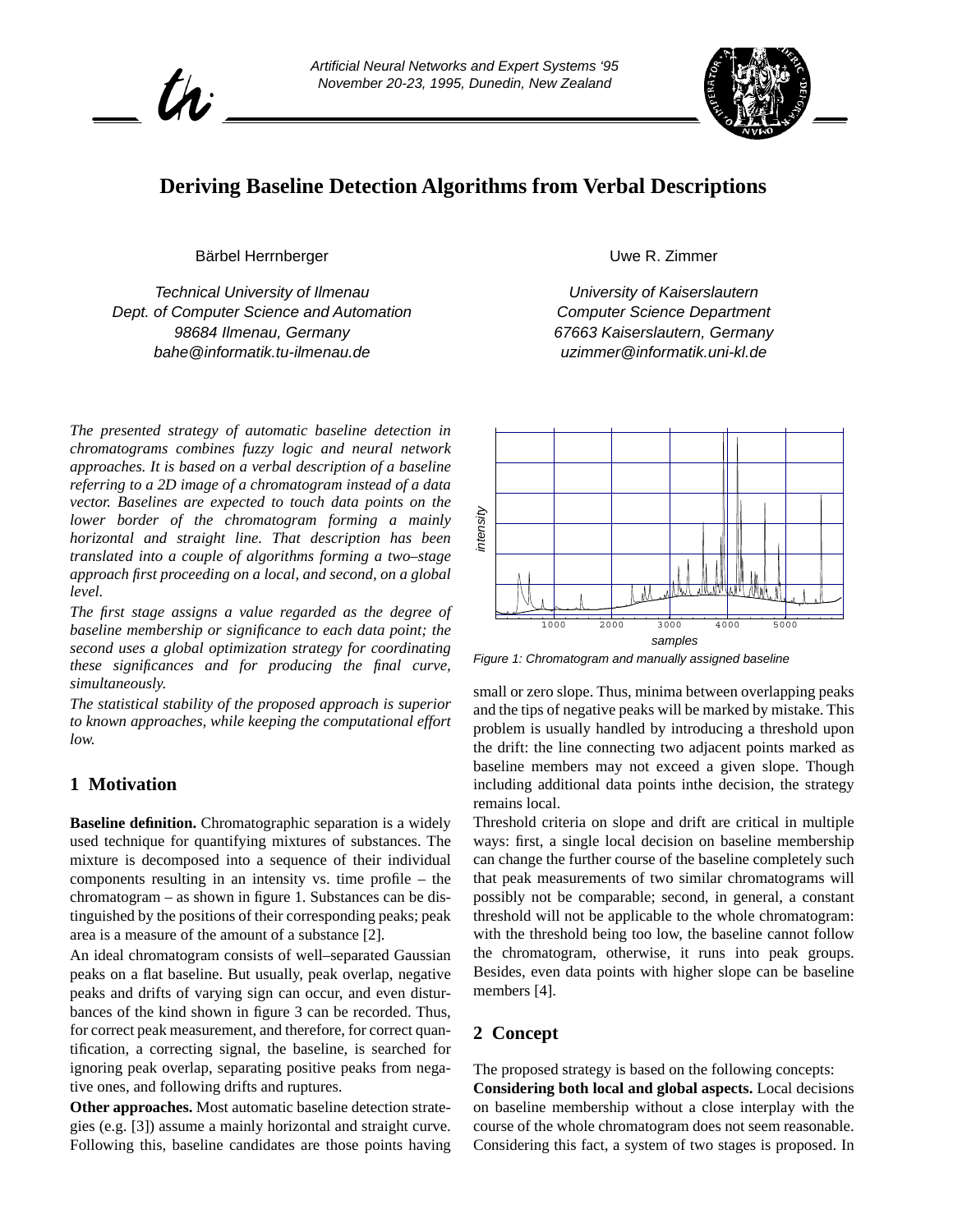<span id="page-1-0"></span>the first, local stage, each data point is assigned a continuous value considered its significance to the baseline. The second, global stage uses an optimization strategy for balancing these significances and for producing the final curve [\(section 5\)](#page-3-0). The local stage consists of two parts, feature extraction and feature fusion. In the global stage, a nonlinear weighted regression method based on self–organizing maps was applied with weights given by the significances obtained in the local stage.

**Extended feature set.** Expecting a single feature was not sufficient for a decision on baseline membership, a couple of independent features were determined for each point (section 3).

**Handling the chromatogram as a 2D image.** This is the basis an expert evaluates a chromatogram. There, baseline can be described as a preferably horizontal signal touching data points at the lower border of the chromatogram, whereby, at a local level, differing orientations are allowed in principle. Using an image, positional relations between data points can be considered.

**Feature fusion.** The features assigned to each point are fused to a continuous value, its significance for the baseline. In order to avoid false decisions at this stage, threshold functions producing binary significances are not applied. In [section 4](#page-2-0), a rule describing the dependency of the significances from the local features will be given, from which appropriate membership functions for the corresponding linguistic terms are derived. The parameters of the membership functions and the type of inference is derived from a cost function upon a set of pre– classified data points and their features.

# **3 Local features**

This section describes ideas for the identification of verbal baseline criteria with algorithms for the local stage. The features derived refer to a 2D image of a chromatogram. For the chromatogram being a binary image of some single– valued function, the computational effort from the employed filtering operations is relatively low.

#### **3.1 Distance**

The idea is to introduce some blurring into the line image: each point is dilated [\[5\]](#page-4-0) to an area called the structuring element (figure 2).

The curve resulting from an erosion at the lower border of this chromatogram area (using the same structuring element) is employed as the reference for the following distance measurement, where a feature  $m_c \in [0,1]$  describes the vertical distance to its corresponding point on that curve assigned to each  $data$  point<sup>1</sup>.



*Figure 2: Blurred line image*

With line images as the chromatogram, there is no need to perform closing on the image *itself*, and therefore no need for scaling: with rectangular structure elements, dilatation is equivalent to a 'running minimum', and erosion with a 'running maximum', respectively.

The result of closing is mainly dependent on the size of the structuring element or the width of the 1D filter. With very small values, the resulting line runs into the peaks, otherwise, it will be too stiff.



*Figure 3: Closing by a rectangular structuring element. Both negative peaks and baseline disturbance are included.*

#### **3.2 Point density**

Point density corresponds closely to the slope, but there are some significant differences. If the chromatogram is seen as a scatterplot, there is  $-$  in general  $-$  a higher point density at the baseline. Because a horizontal baseline course is preferred, an anisotropic Gaussian filter is applied to the width, larger than the height. The filtering result is shown in [figure 4](#page-2-0).

Here, scaling will be needed but it seems to be sufficient to adjust a significant peak to a given height/width–ratio and applying the resulting scaling factor to the whole chromatogram. Scaling is considered a less critical factor because of the continuous filter surface, i.e., small changes in the filter size will produce small density changes.

<sup>1.</sup> All features are normalized to the feature extrema of the chromatogram the point belongs to – features are relative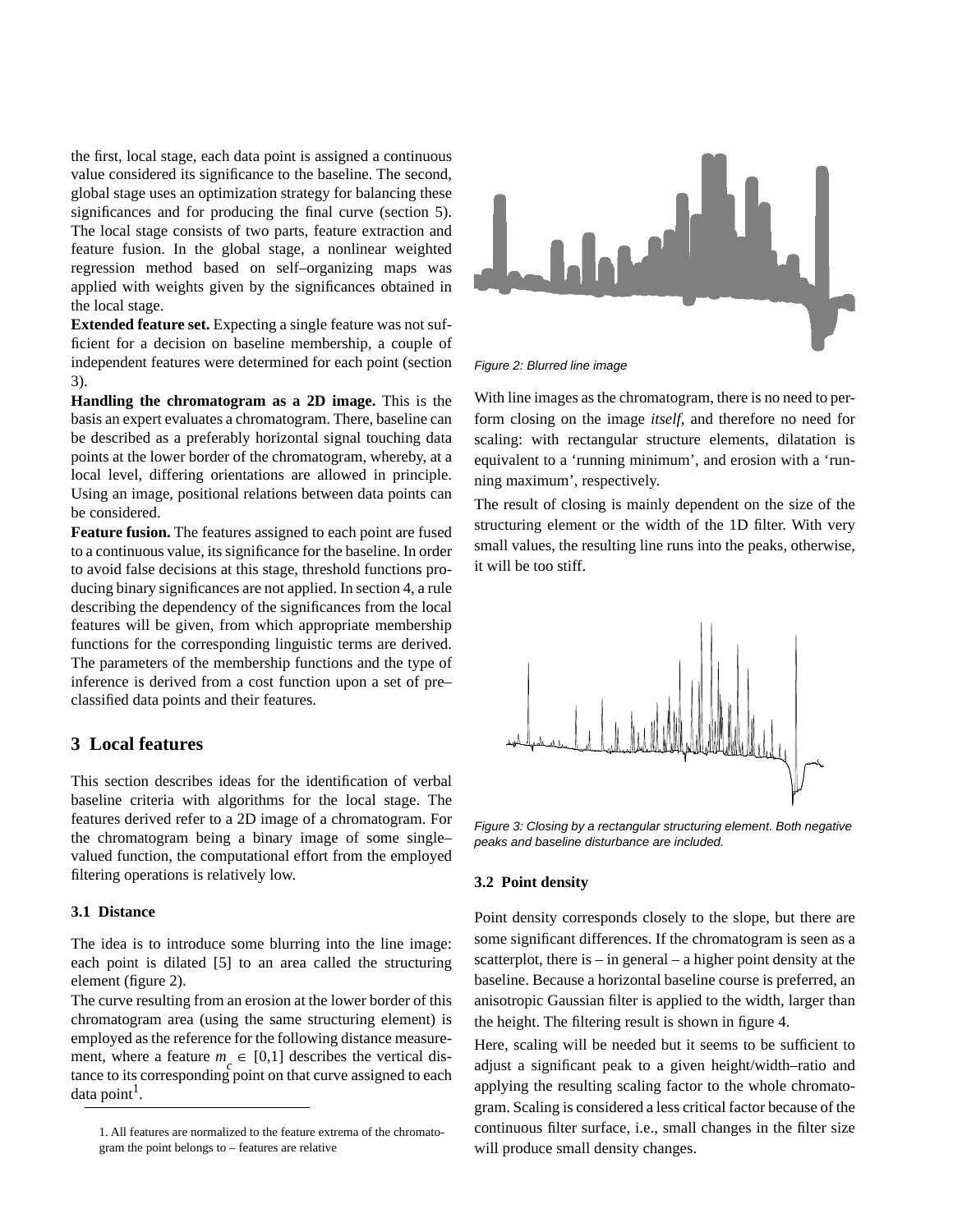<span id="page-2-0"></span>

*Figure 4: Local point density*

#### **4 Feature fusion**

The significance of a data point for baseline consideration should be high, if there is a small slope  $m<sub>s</sub>$ , a small distance  $m_c$ , and a high point density,  $m_d$ .

The feature analysis supporting this hypothesis is given in section 4.1. Then, feature fusion consists of the following steps:

1. Determining the principal form of the membership functions [\[6\]](#page-4-0) for both the linguistic terms 'high' and 'small' – the functions *S*() and *Z*() were chosen, respectively.

$$
S(x, a, \delta) = \begin{cases} 0 & ,x \leq a - \delta \\ 2\left(\frac{x - a + \delta}{2\delta}\right)^2, a - \delta < x \leq a \\ 1 - 2\left(\frac{x - a + \delta}{2\delta}\right)^2, a < x < a + \delta \\ 1 & ,x \geq a + \delta \end{cases} \tag{1}
$$

$$
Z(x, a, \delta) = 1 - S(x, a, \delta) \tag{2}
$$

2. Optimizing the parameters  $a$  (inflection point) and  $\delta$  (width) of these functions according to a cost function, using a training set of feature vectors  $(m_s, m_d, m_c)^T$  together with their classification as baseline or non–baseline member.

3. Specifying an operator for fusing the individual conditions stated in the rule, again derived from a cost function.

#### **4.1 Feature analysis**

Figure 5 shows the histograms of the individual features for baseline and non–baseline points, separately. Most baseline points meet the conditions stated above, but there are even non–baseline points with the same features. The values are divided into  $h=10$  classes with class *i* collecting the values from the interval  $[(i-1)/h, i/h]$ ;  $i=1, ..., h$ .

#### **4.2 Optimizing membership functions**

Optimization is intended to sharpen the discrimination between baseline and non–baseline points. For each of the



*mc into [0,1])*

linguistic terms  $M \in \{M_s, M_c, M_d\}$  bound to the individual features, the parameter set  $p = \begin{pmatrix} a' \\ a' \end{pmatrix}$  was determined by minimizing the cost function

$$
C(M) = \frac{1}{2K} \sum_{k=1}^{K} (1 - M_k)^2 b_k + M^2 k (1 - b_k)
$$
  
where  $M = \mu(m, p), M_k = \mu(m_k, p)$  (3)

upon a set of *K* (manually) pre–classified data points from various chromatograms of different forms. Here,  $\mu(m, p)$  is the membership function describing *M*, and  $M_k$  is the value of  $\mu$ applied to feature *m* of data point *k*,  $m_k$ . Baseline membership  $b_k$  is coded binary ( $b_k = 1$  indicating baseline members,  $b_k =$ 0, otherwise). This function will penalize both non–baseline points with high membership values and baseline points having small ones.

The optimization result is shown in figure 6. Discrimination has been sharpened, but not all of the baseline points have yet got significantly higher membership values than non–baseline points.



*Figure 6: Histogram of fuzzified features*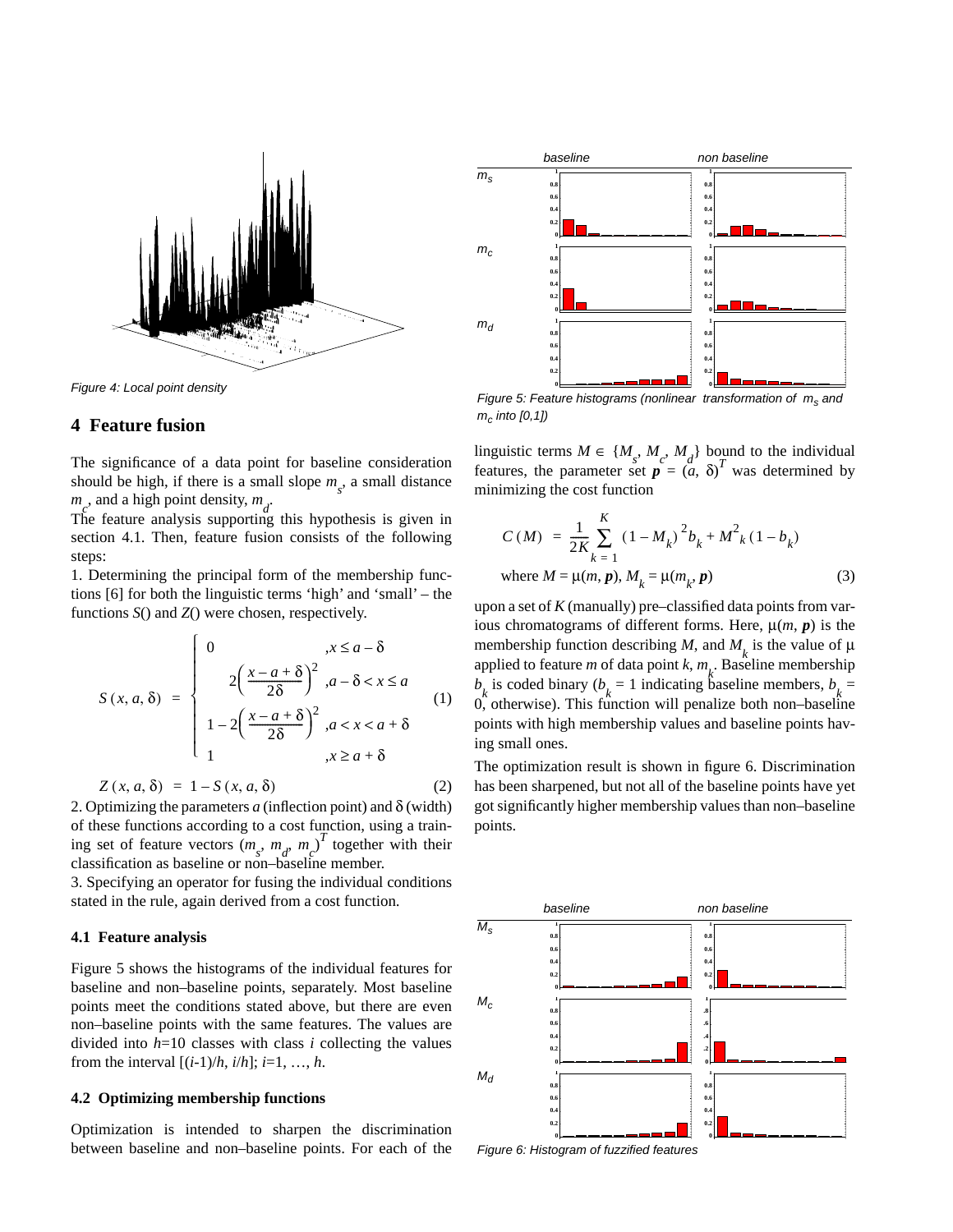#### <span id="page-3-0"></span>**4.3 Fusion**

Feature fusion is again derived from [\(3\)](#page-2-0), with the argument *M* being replaced by an operator *op*  $(M_s, M_c, M_d)$  and  $M_k$ replaced by  $s_k^{op} = op \left( M_{s,k}, M_{c,k}, M_{d,k} \right)$ , respectively. The value  $s_k^{op}$  will now be taken for the significance of point *k* for baseline.

From the set of non–parametric average operators *op* (minimum, geometric mean, arithmetic mean, dual–of–geometric– mean, maximum) chosen to cope with the inconsistencies within the features, the geometric mean was found to produce minimal costs. See figure 7 for results. But even feature fusion cannot produce clear decisions on baseline membership. To cope with this, a global optimization procedure is applied for coordinating the significances  $s_k$ .



*Figure 7: Histogram of significances obtained from applying the minimum (s<sup>min</sup>), geometric mean (s<sup>gm</sup>), and maximum (s<sup>max</sup>) operator*

### **5 Global optimization**

Baseline is considered as a straight path through the data including significant points which is obtained here by nonparametric weighted regression on the basis of self– organizing maps for reasons of topology preserving and reflection of the input probability density. Here, probability is identified with significance. The network consists of a chain of nodes with M=2 weights each corresponding to the input data (x, y position of the sampled chromatogram points).

**Constraint topological maps.** For an approximation of single–valued functions of one or more variables, topology preservation [\[7\]](#page-4-0) in the space of the independent variables is needed which is not a priori given in the original Kohonen algorithm. The constraints introduced by Cherkassky [\[1\]](#page-4-0) are:

1. Initialize the weights such that a topological order in the space of independent variables is given. (Here, the initialization is such that the weights project onto a line in the input space connecting the first and the last chromatogram point.)

2. During the learning process, preserve the topological order by searching for the best–matching node in the space of independent variables only.

Thus, adaptation of the weights  $w_n$  for each of the N nodes can be found by:

1. Finding the best–matching node *c*

$$
c = c \left( \mathbf{v}_k \right) = \arg \left\{ \min_{n=1}^N \left\| \hat{\mathbf{w}}_n - \hat{\mathbf{v}}_k \right\| \right\} \tag{4}
$$

where 
$$
\mathbf{v}_k = (y_k, x_{k,1}, ..., x_{k,M-1})^T
$$
,  $\hat{\mathbf{v}}_k = (x_{k,1}, ..., x_{k,M-1})$   
and  $\mathbf{w}_n = (w_{n,1}, w_{n,2}, ..., w_{n,M})^T$ ,  $\hat{\mathbf{w}}_n = (w_{n,2}, ..., w_{n,M})^T$ 

2. Adapting all weights including the dependent variable

$$
w_n(t) = w_n(t-1) + \Delta_k w_n(t) \tag{5}
$$

$$
\Delta_{k} \mathbf{w}_{n}(t) = s_{k} \eta(t) h_{cn}(t) (\mathbf{v}_{k} - \mathbf{w}_{n}(t-1)) \tag{6}
$$

with  $\eta(t)$  being a learning rate modified by the significances  $s_k$ , and  $h_k$  being a monotonously decreasing neighborhood function, both being gradually shrunk. The smoothness of the resulting curve depends on the final width of  $h_{cn}$ .

Allowing the adaptation of all the weights, the knots of the regression function are found automatically, and, strictly speaking, there is correspondence to principal curves [\[8\]](#page-4-0), [\[9\]](#page-4-0).

**Baseline construction.** The result of weight adaptation is shown in figure 8**.** As the best matching node will be computed in only one dimension, again, here will be no need for scaling. For the regression technique is minimizing the distance of the individual points to the resulting curve, a qualitative course of a baseline is obtained.



*Figure 8: Result of the global stage. The negative peak is excluded from baseline, while the baseline disturbance is included.*

## **6 Discussion**

A strategy for baseline detection in chromatography combining fuzzy and neural network methods was proposed. Using a couple of independent features for a local estimation of baseline membership, a larger flexibility compared to local approaches was obtained.

Filter widths were the parameters of the local stage. Only a raw estimation seems to be necessary. Feature fusion parameters were determined in advance from minimizing a cost function.